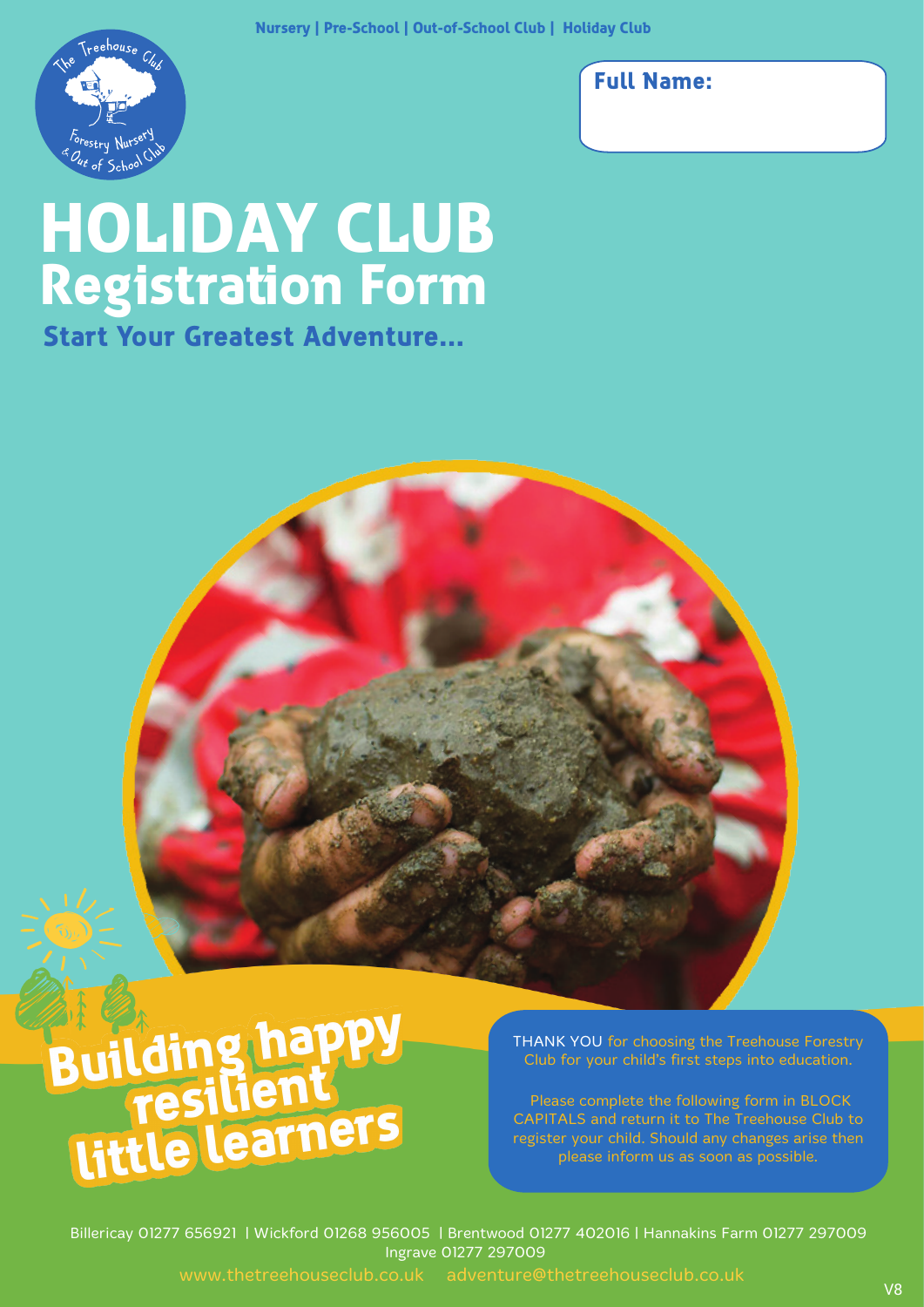# **Office use only**

Tick/mark as required to indicate completion.

| Occupancy:          | <b>Comments &amp; Notes:</b> |
|---------------------|------------------------------|
| Abacus:             |                              |
| Parent Email List:  |                              |
| <b>Walking Bag:</b> |                              |
| Fire Bag List:      |                              |
| Password List:      |                              |
| Ofsted Numbers:     |                              |
| Key Persons List:   |                              |
| Register Audit:     |                              |
| Tapestry:           |                              |
| Health Plan:        |                              |
| Allergy Chart:      |                              |
| Settling in Dates:  |                              |
|                     |                              |
| First Settle:       |                              |
| Second Settle:      |                              |
|                     |                              |
| Uniform Received:   |                              |

Date: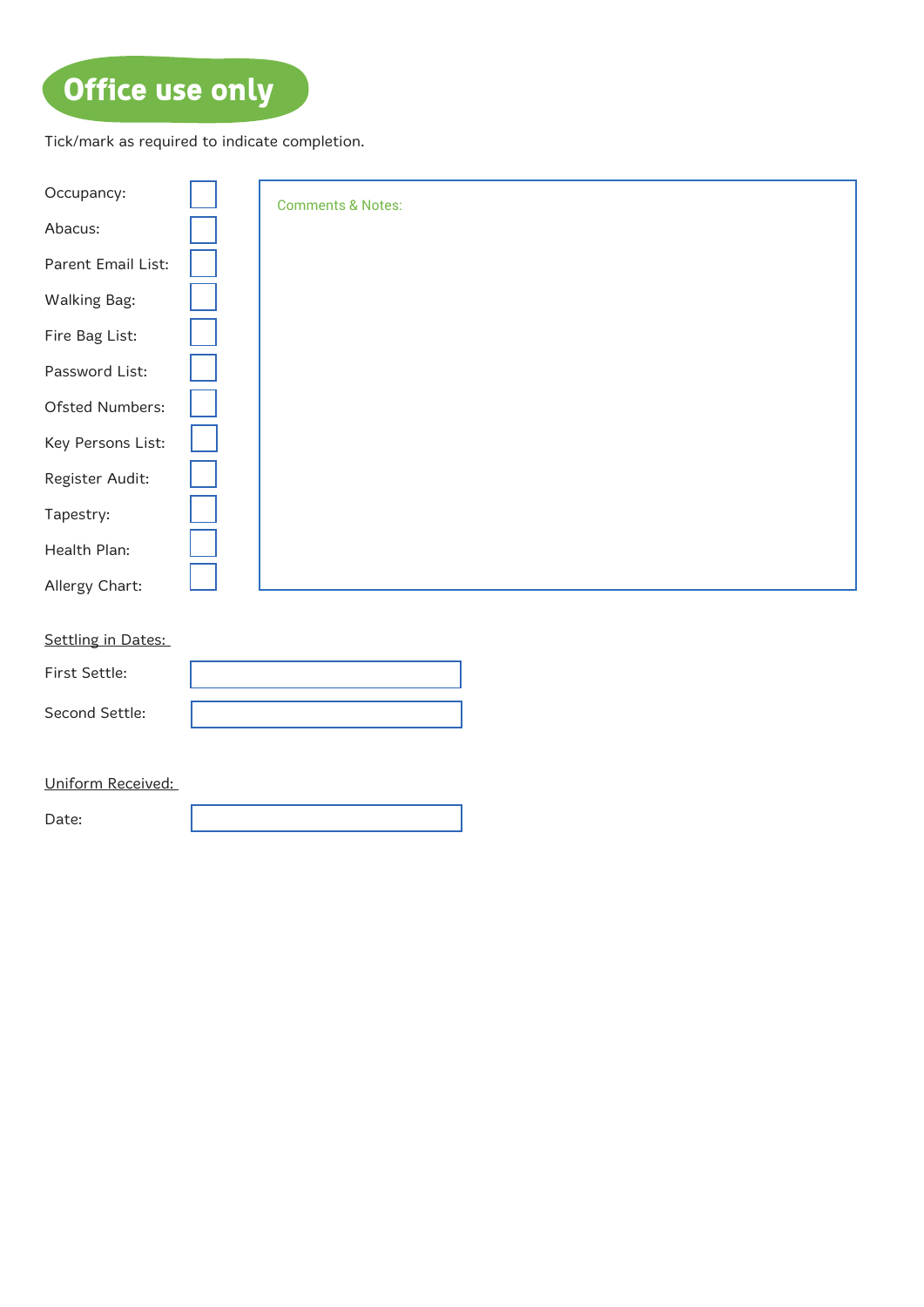# **Child's Details**

| First Name:                |                                                      | Date of Birth:                     |
|----------------------------|------------------------------------------------------|------------------------------------|
| Middle Name:               |                                                      | Nationality:                       |
| Surname:                   |                                                      | First Language:                    |
| Known Name:                |                                                      | Religion:                          |
| Gender:                    | M<br>F                                               | Ethnicity:                         |
| Hair Colour:               |                                                      | Eye Colour:                        |
| Intended School:           |                                                      |                                    |
|                            | Preferred Setting: Billericay / Brentwood / Wickford | Doctors Details:                   |
| <b>Start Date:</b>         |                                                      | Name:                              |
| Password:                  |                                                      | Address:                           |
|                            | One password is required per child.                  |                                    |
|                            | <b>Contact Details</b>                               | Tel:                               |
| <b>Parent / Guardian 1</b> |                                                      |                                    |
| Title:                     | Mr<br>Mrs<br>Ms<br>Dr                                | First Name:                        |
| Surname:                   |                                                      | Relationship to Child:             |
| Address:                   |                                                      |                                    |
|                            |                                                      | Postcode:                          |
| Home Tel No:               |                                                      | Mobile Tel No:                     |
| Work Tel No:               |                                                      | Occupation:                        |
| Email:                     |                                                      |                                    |
| <b>Bill Payer?</b>         | N<br>Υ                                               | Parental Responsibility?<br>Υ<br>N |
| <b>Parent / Guardian 2</b> |                                                      |                                    |
| Title:                     | $\sf Mr$<br>Mrs<br>Ms<br>Dr                          | First Name:                        |
| Surname:                   |                                                      | Relationship to Child:             |
| Address:                   |                                                      |                                    |
|                            |                                                      | Postcode:                          |
| Home Tel No:               |                                                      | Mobile Tel No:                     |
| Work Tel No:               |                                                      | Occupation:                        |
| Email:                     |                                                      |                                    |
| <b>Bill Payer?</b>         | N.<br>Υ                                              | Parental Responsibility?<br>Υ<br>N |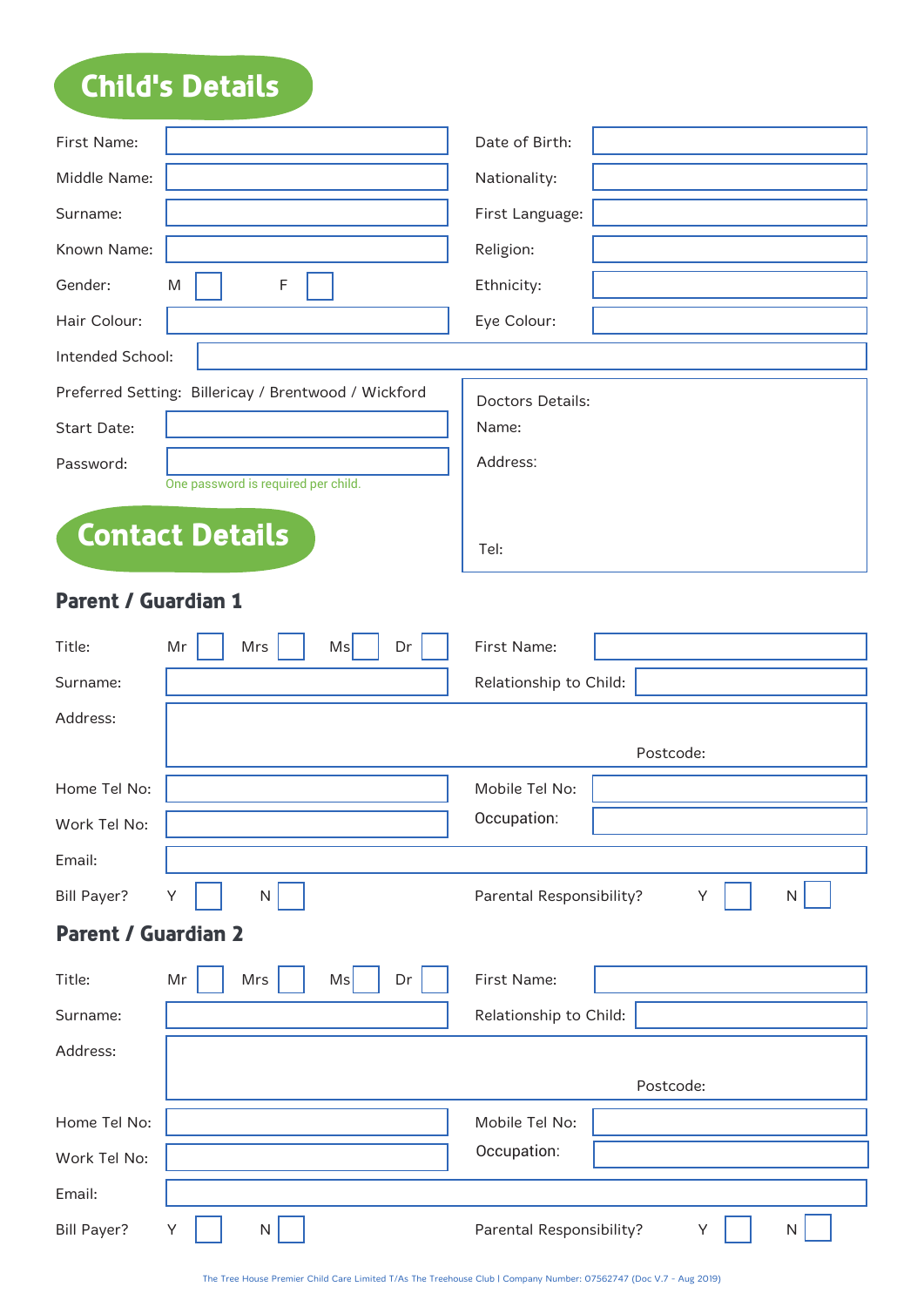### **Other Contacts / Emergency Contacts**

**Must be over 18 yrs old**

Please note that it is an Ofsted requirement that we have photographs of every person authorised to collect your child from The Treehouse Club. Please therefore supply photographs of yourself and your named contacts/emergency contacts listed below. Photographs can either be emailed or sent in.

| Parental<br>Bill<br>Authorised<br>Emergency<br>Contact?<br>Payer?<br>Pick Up?<br>responsibility? |
|--------------------------------------------------------------------------------------------------|

| Parental<br>Bill<br>Authorised<br>Emergency<br>Contact?<br>Pick Up?<br>responsibility? Payer? |
|-----------------------------------------------------------------------------------------------|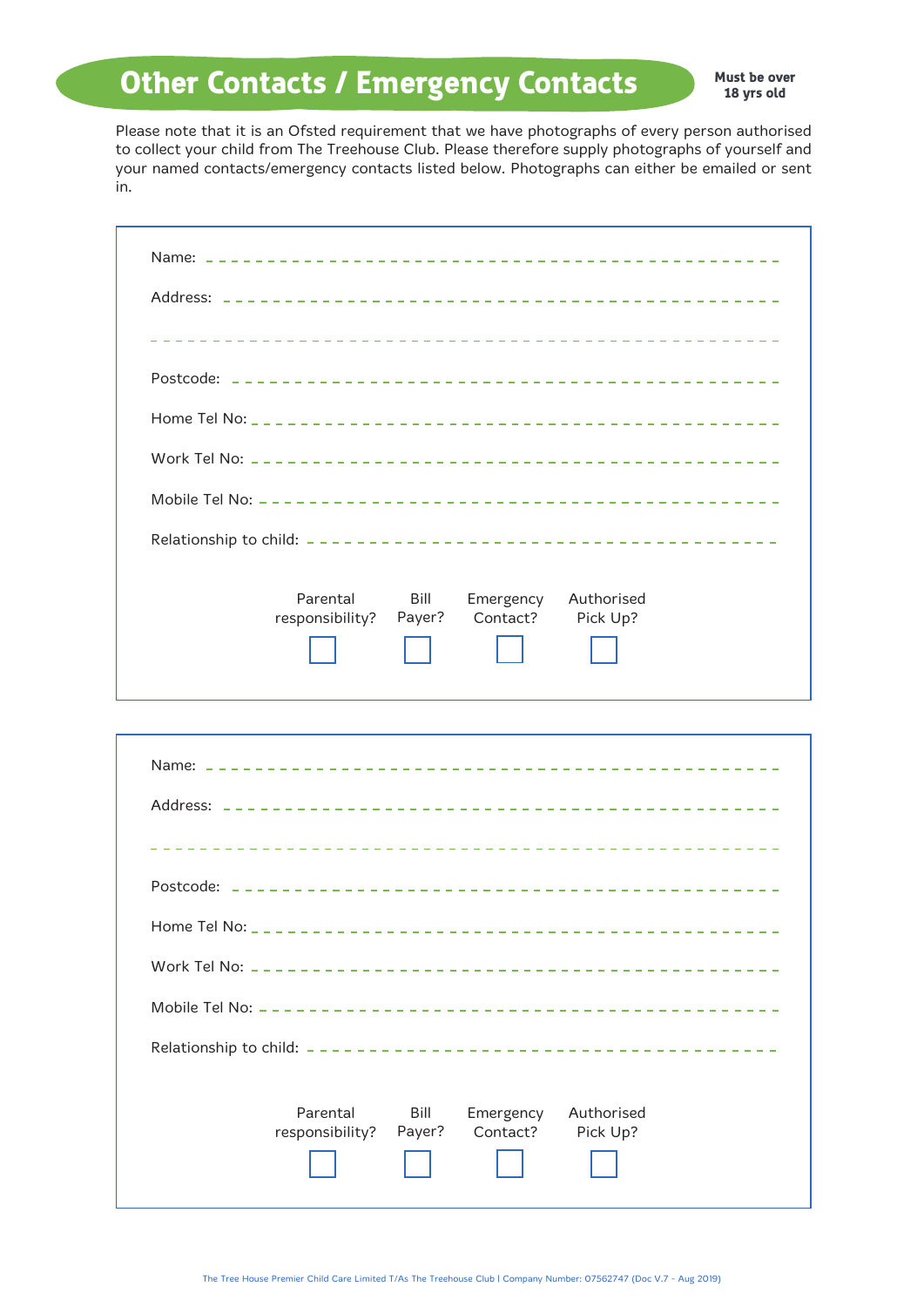## **Medical Conditions & Allergies**

Please provide us with details of the following and treatments, if required:

| Medical conditions: $Y \mid N$                |                                      |  |
|-----------------------------------------------|--------------------------------------|--|
| Allergies:                                    | $\mathbf{u} = \mathbf{N} \mathbf{I}$ |  |
| Special dietary requirements: $Y \parallel N$ |                                      |  |

### **Special Educational Needs & Disabilities**

| Will they require any special assistance within the setting?        | Yes     | No |         |
|---------------------------------------------------------------------|---------|----|---------|
|                                                                     |         |    |         |
|                                                                     |         |    |         |
|                                                                     |         |    |         |
|                                                                     |         |    |         |
| Are there any other professionals who have contact with your child? | Yes     | No | If yes: |
| Name:                                                               | Role:   |    |         |
| Agency:                                                             | Tel No: |    |         |
|                                                                     |         |    |         |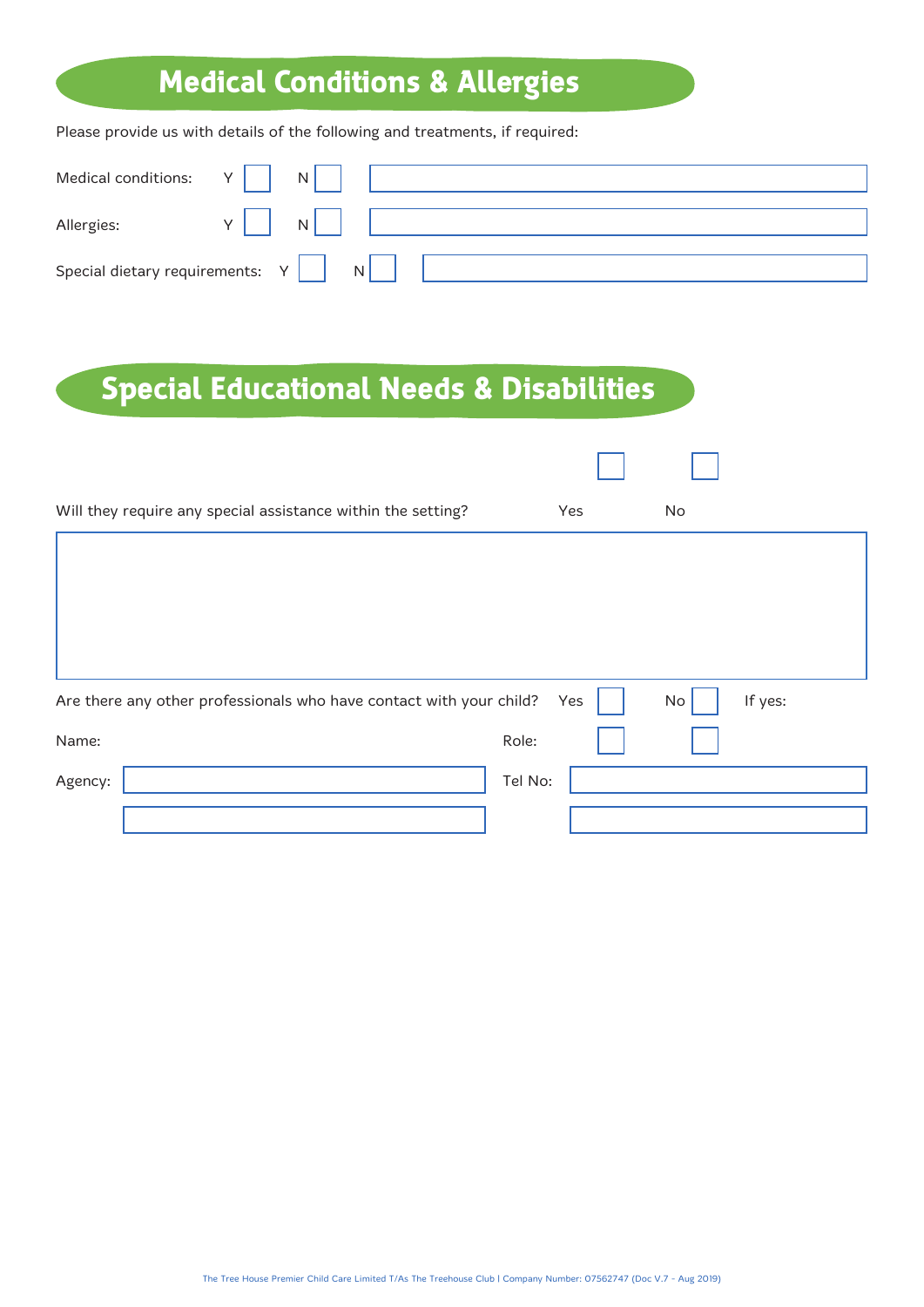### **Policies, Procedures & Permissions**

All policies and procedures are available to view in the Parent Handbooks, which are available at the Settings.

ADVERSE WEATHER OR OTHER BUILDING PROBLEMS: The nursery and out of school club will always do their best to open and offer care, if there is extreme bad weather such as snow we will do our best to open however from 7am we will call each parent if the nursery will be closing.

SUN CREAM: Please ensure that your child arrives to each session with sun cream already applied, however if it is necessary for the setting to reapply, you give permission for staff to administer hypoallergenic sun cream (supplied by you) to your child when necessary.

EMERGENCY TREATMENT DECLARATION: In the event of an accident, emergency or extreme high or low temperature involving your child, you understand that every effort will be made to contact you immediately to request to administer medication however emergency services will be called as necessary and you understand that your child may be taken to hospital accompanied by the Setting Manager (or authorised deputy) for emergency treatment and that health professionals are responsible for any decisions on medical treatment in your absence.

FOR INHALERS / EPIPENS ONLY: You give permission for a named and approved member of staff who has been trained to administer the inhaler /Epipen or Anapen (supplied by you) to your child.

SICKNESS: Child wellbeing is one of our highest priories, if you child has required Calpol or other medication before their session please do not bring them to nursey as they may be at the beginning of an illness and require rest, if a child arrives ill the manger will make the decision if they are fit to attend the session. Whilst in our care if your child displays signs of ill health we will try to contact you however if this develops into sickness and/ or diarrhoea then you will be required to pick your child up and have 48 hours home rest after the last bout of sickness or diarrhoea .

BABY TEETHING: All babies go through teething which can show in signs of ill health and diarrhoea. Our staff are highly trained to know the difference and will not send babies home for teething, if medication is required it will fall under the same procedure as normal medication however will accept over the counter teething products if the child has taken it before or will require 24hours home watch.

MEDICATION: If you child is placed on short term or long term medication we require them to be off for 24hours if they have not taken the medication before, when returning a medication form will be required to be completed and signed at the end of each day, please note medication will only be given if it is prescribed by a doctor and has a doctors sticker.

PHOTOGRAPHS: (Nursery Use) As part of the on-going recording of our curriculum, and for the children's individual development records, staff regularly take photographs of the children during their play. These photographs are used for display and for your child's records within the Pre-School and Out of School Club. You will have access to these photographs via your log-in portal on our interactive learning diaries. Photos or videos of your child will be retained on our computer systems until your child leaves us.

You give permission for your child to have their picture taken and / or be videoed as part of their learning diary as per the conditions above.

PHOTOGRAPHS: (External Use) With your permission, we would like to use pictures of your child within training, publicity and marketing, including on our website.

You give permission for your child to have their picture taken and/or be videoed as part of the Treehouse Club training, marketing and advertising.

TRIPS AND OUTINGS: The woods are an integral part of our learning setting and these will be used on a daily basis. In addition to this, we may take the children on external trips to local parks, amenities and other venues that are of benefit to their learning.

All of our trips are risk assessed and these assessments are available for your viewing. All parents are advised in advance of any external trip taking place, by email.

I confirm and agree that I have read, and agree to, the above permissions:

Signed: Date: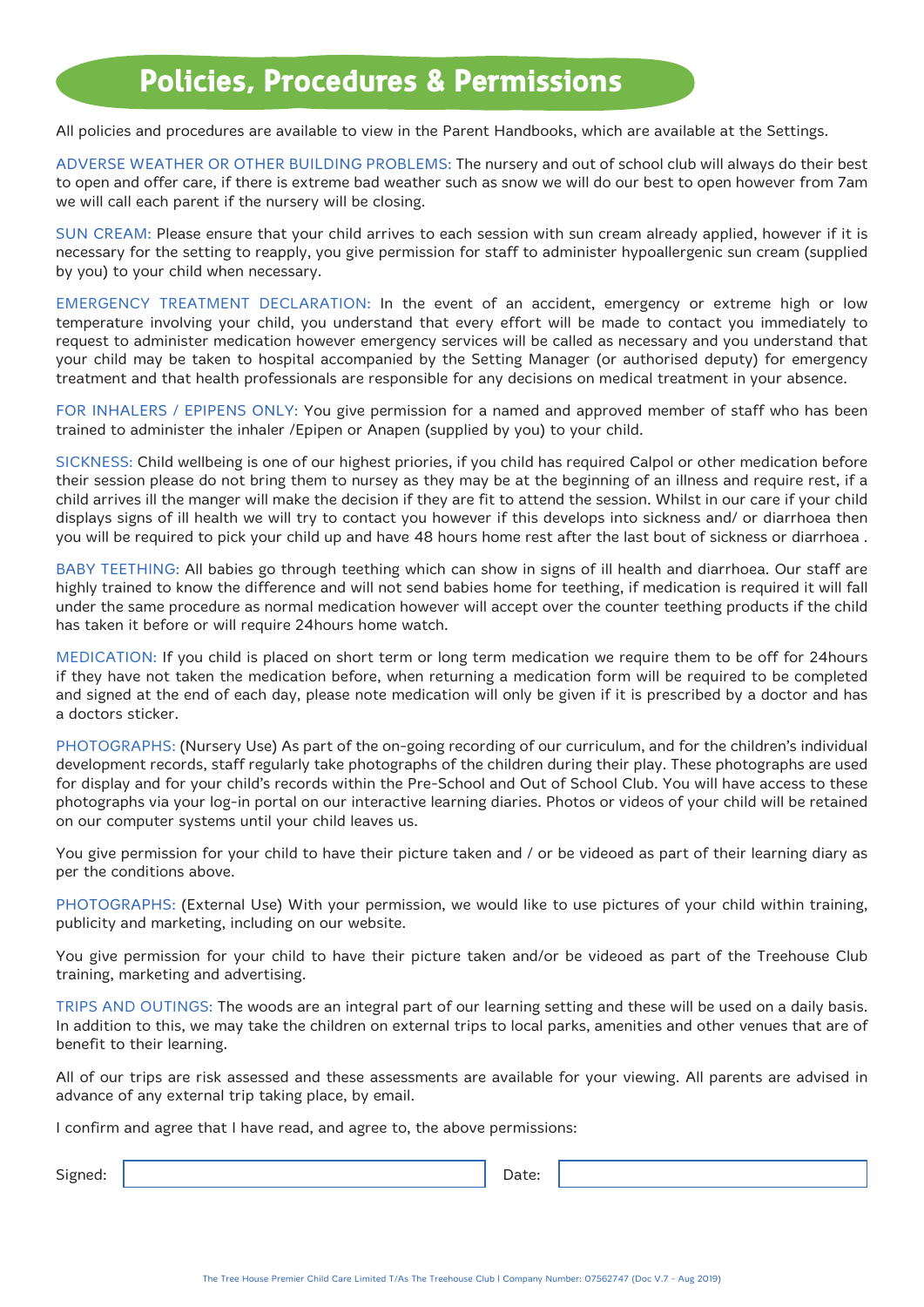### **GDPR - Your Privacy Matters to Us**

#### AT THE TREEHOUSE CLUB, WE VALUE YOUR PRIVACY AND ARE COMMITTED TO MANAGING AND SAFEGUARDING YOUR PERSONAL INFORMATION.

To support upcoming changes in European data Law, known as the General Data Protection Regulations (GDPR), we've updated our Privacy Policy which can be found on our website. The new data protection law comes into effect on 25 May 2018.

Our new policy provides clear information about the data we collect, and how we process and protect your personal information. Under GDPR rules, we will only collect and store personal information about you, your family, children and any connected parties that you provide to us for the provision of our childcare services. It also covers your rights as an individual and how the law protects you.

All data held is securely stored on password protected IT systems or in secured areas of our nurseries. Once any data is no longer required it will be passed back to you or securely destroyed.

We are asking you for this information because it is a requirement of the Early Years Foundation Stage, our statutory framework. We will hold specific information; such as safeguarding, welfare information, compliances related to your child with the EYFS and or childcare registers and store it until the child is 21 years 3 months old for insurance purposes. Learning and development information about your children will be held to comply with the EYFS and it will be returned to parents or destroyed when your child leaves the setting or joins school.

To provide the best childcare service possible, we will only send you information that is directly related to our services. To help us comply with new data rules, we need to confirm that you would like to receive communication from us such as: newsletters, emails, details of upcoming events, company information and occasional communication relevant to childcare and educational topics/issues.

To receive information/communications from Treehouse Club, please opt-in here: (with a tick)

YES please, I would like to receive communication from The Treehouse Club.

NO thanks, I do not want to receive communication related to the Treehouse Club.

| Name: | Signature: |
|-------|------------|
|-------|------------|

Date: \_\_\_\_\_\_\_\_\_\_\_\_\_\_\_\_\_\_\_\_\_\_\_\_\_\_\_\_\_\_\_\_\_\_

Naturally, you are able to unsubscribe from our communication list at any time. Should you have any questions on the above, please contact: dataenquiries@thetreehouseclub.co.uk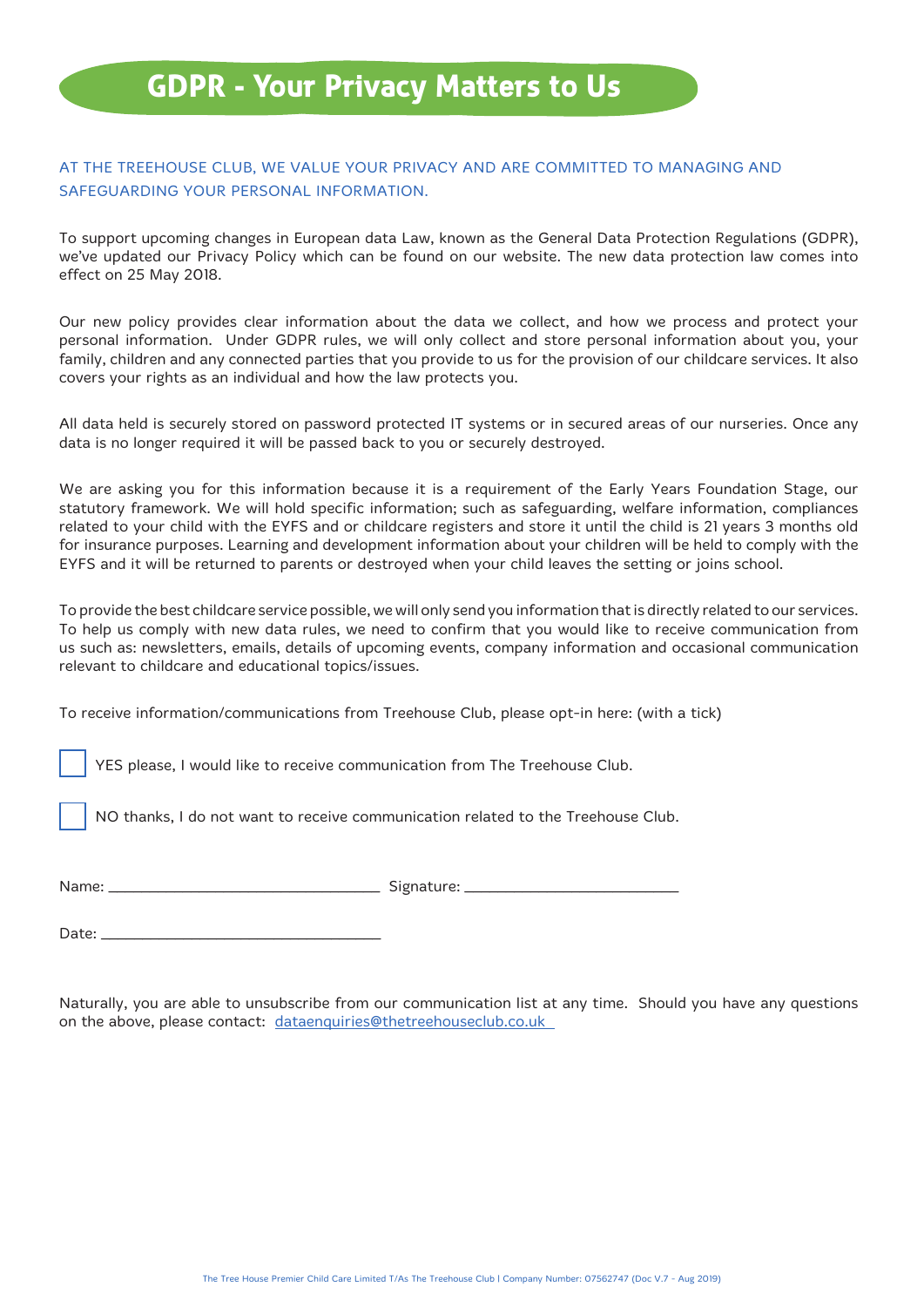SETTLING IN VISITS for Holiday Club. For children who are 2 years old joining the holiday club for the first time, we offer a 30 minute settle session. We understand that sending your child to holiday club for the first time can seem like a daunting prospect; don't worry... our dedicated staff are experienced at welcoming newcomers to Treehouse. Most of the children will be coming on their own and will be looking forwards to making new friends.

RECEIVING A PLACE: Once receiving your place at The Treehouse Club in pre-school, nursery and out of school club; we require at least 2 months' notice prior to starting to cancel your place without incurring 1 months fees, however all holiday club places are non-refundable. If you would like to change or cancel as place once your child is with us we require 4 weeks written notice, we do not offer breaks in care or the ability to swap sessions.

DISCOUNTS: We offer a 10% sibling discount to the oldest child/ren when joining The Treehouse Club, which can also be used in our holiday club. We also offer an early bird discount when booking holiday club 2 months prior to the holiday club starting, not to be used in conjunction with any other offer.

CHILDCARE VOUCHERS: We accept childcare vouchers as payment towards your child's sessions. We are already registered with several of the main providers of these. If your employer uses a different scheme, then we would be pleased to register with them if you provide the relevant information to us. Please note that we require all voucher payments to arrive in our account by the 1st of each month.

HOLIDAY CLUB BOOKINGS: Holiday Club bookings require payment within 5 days of issue and are non-refundable once booked (although we will try our hardest to transfer the Holiday Club day to another within the same Holiday period if we have the availability).

INVOICES: We invoice for everyone's sessions monthly in advance (around 21<sup>st</sup> of month) and fees are due by 1<sup>st</sup> of every month and are non-refundable for any sessions that your child cannot attend. This includes illness and holidays that you arrange. (If your child is ill, please refer to our illness policy and procedure to confirm when they can return to the Setting).

We request that all fees are paid via direct debit or childcare vouchers. Invoices that are outstanding by the 1st will encore a 5% weekly charge on your total invoice amount. Non-payment of fees will regrettably result in your child losing their place with us.

CORRECT PAYMENTS: It is your responsibility to ensure that we receive the correct payment each month as per your invoices. Any incorrect, duplicate or over-payments that you ask us to return to you will incur a fee of £25.

If for any reason we have to close the Setting for safety reasons, e.g. adverse weather conditions, we are unable to provide a refund for these sessions as this is out of the Setting's control. The Setting is also closed on all National and Bank Holidays and no refunds can be provided for part-weeks, inset days and school closures that fall within the published School Term times as these are beyond our control.

Please see issued invoices for payment terms and conditions.

I confirm that I understand that fees are payable monthly in advance by the 1st of every month. Should I choose to cancel my child's place with the Club (including any reduction in sessions), one month's written notice is required or a month's fees in lieu of notice.

Please note that by signing, both parents are confirming their agreement to pay all fees in full regardless of circumstances. I confirm that I have read, and agree to, the above fees information.

Signed: Date: